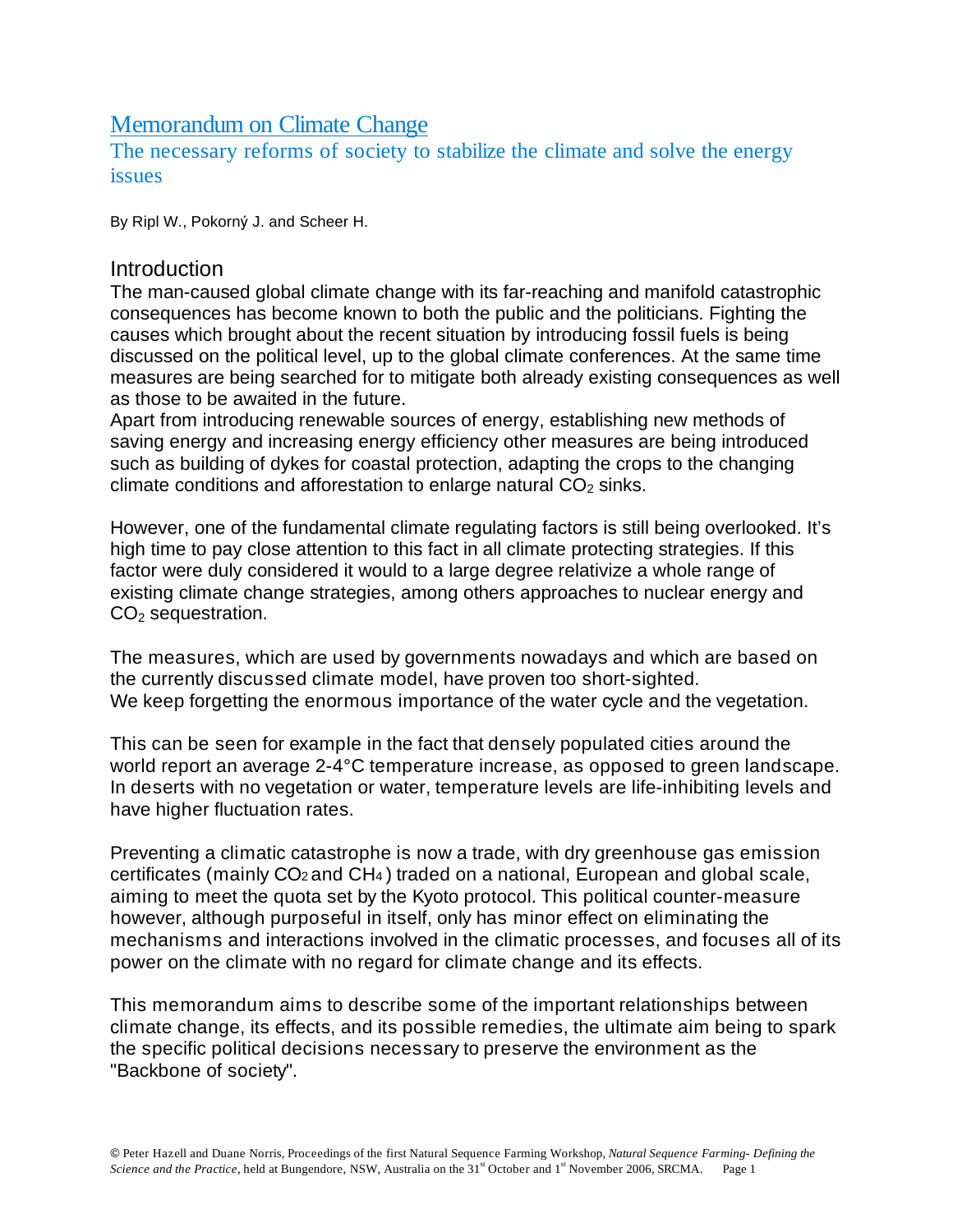#### **Box 1: Climate and Energy**

*The global model simulating the atmospheric climate is based on global radiation balance data and on the research of Svante Arrhenius, who published a study in 1896 concerning Carbon Dioxide and its "greenhouse effects". Arrhenius had no knowledge of the physical and biological relationships as we know them today owing to our scientific progress in the 20th century. He specifically knew nothing about the dynamic concept of self-organization of life processes and organisms as energy-dissipating structures, which was developed by Prigogine.*

*There is no doubt in the world of physics that energy undergoes continual exchange between material objects and can only be observed in the dynamics (mass times acceleration) of those objects. The following applies for energy:* 

*Materials divide energy as much as possible and thereby lower the energy flow. Given two objects with different temperatures, there will be a strong tendency to attain equal thermal qualities. The warmer body acts as an energy source and the cooler body is an energy sink. Without such cooler material sinks, energy could not be emitted.*

*Chances of an exchange induced by electromagnetic radiation decrease with the root of the distance between the objects.* 

*Any two objects cannot exchange more energy than is permitted by their respective specific heat capacities.* 

*In the energy relationship between the Sun and the Earth, it follows that the Sun is the source and Earth is the sink. The Earth cannot lose any energy if there are no cooler sinks nearby. If it were not like this, all planets would have long since lost all their generic heat.*

*It should be described how the energy from the exchange between the Sun and the Earth is distributed in the form of acceleration (dynamics) among earthly substances in such a manner, as to achieve the lowest possible temperature given the highest possible stability (durability). Any and all useful energy (exergy) is transmitted via water to the various physical, chemical and biological processes, i.e. the energy is divided in space and over a given period of time. As a result, the given conditions all of a sudden gave rise to a life-encouraging environment, which is sustained with the help of the indicated dynamic processes.*

*A central role in the whole process is played by water and vegetation and their ability to transmit energy. It follows that the "feedback-loop" water and substance cycles, and therefore any vegetation and all the soil types that it created, on which we are living and thriving, are benchmark characteristics of our climate. The dry greenhouse gases, Carbon Dioxide and Methane, only play a minor and unimportant role in the whole process, because their contribution is only about 1 % in the pool of the substance cycles (processes) distributing and consuming energy.*

The aspects of the dynamics of the water and water vapour cycles on the continents with their vegetation and on the oceans are the most important factors in the process of the physical dissipation of the Sun's energy, and they are therefore superior to any effects of the greenhouse gases. They are however seldom taken into account in climatic models, because their simulation is virtually impossible.

Even without a global model, it is however possible to clearly identify negative influence of past and present destruction of the vegetation-covered areas and their cooling effect (evaporation). We could also specify the measures needed for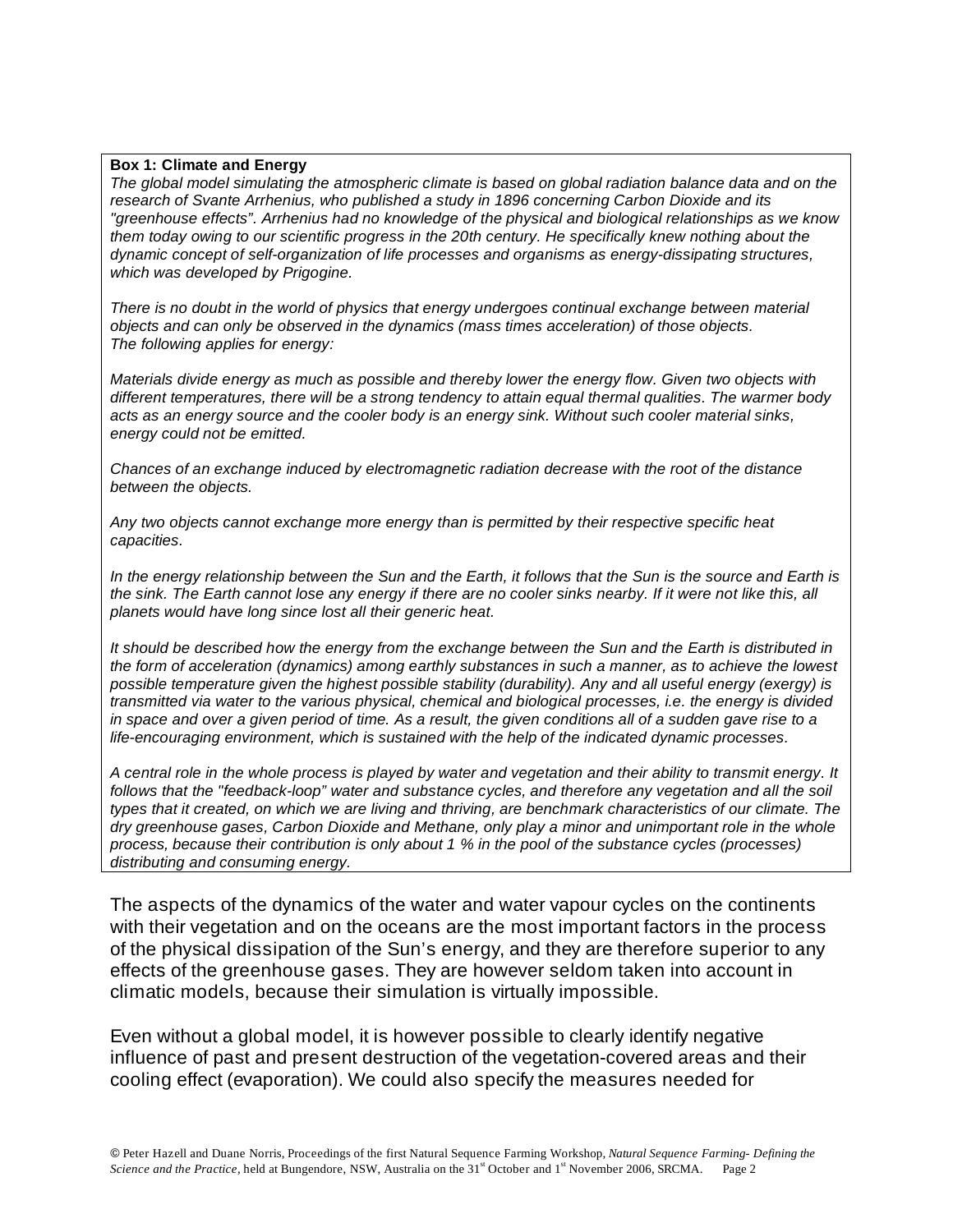regenerating the vegetation. Only ecologically intact areas and an appropriate landuse can ensure a life-encouraging environment in the future.

Following is a description of the individual mechanisms involved in climatic processes. The necessary conclusions for increasing the chances of human survival will be drawn. We will call the reader's attention to the fact that the situation is even more critical than how it is portrayed in the debate on climate.

Water, mineral and nutrient cycles, and the temperature-controlling vegetation are being destroyed in the long-term perspective due to

- repeated deforestation and economy-oriented transformation of the forests,
- landscape draining,
- dam construction on rivers and a decreased flow rate,
- moorland cultivation,
- centralized drinking water sources and
- opencast mining

and therefore also due to

- landscape leaching,
- growing mineralization of organic water-retentive soils and
- diverting the nutrients from the top soils to the ocean through central water cleaning facilities,

and last but not least due to local substance cycles degradation. The consequences are already beginning to appear, and so is the fear for the future. This fear will be justified, if there will be no measures introduced that would re-instate the environment. The damaged cycles must be repaired, and there must be effort to replant the necessary vegetation on the densely populated and cultivated continents. Thus, the desertified continental areas must be reclaimed for re-population with the help of a stable vegetation cover.

A "Re-introduction of a resistant nature" must start on the level of individual regional units ("cells"). Spreading and enlarging these units constantly to re-introduce a resistant nature will enable us to solve the problems of our climate and nature. With global reductions in greenhouse gas emissions and with trade of emission certificates, it is certainly not possible to reverse the degenerative development of our climate. Indeed, what purpose should a reduction of  $CO<sub>2</sub>$  emissions alone serve? Yes, it can achieve a more delicate approach to non-renewable energy sources use; but, if such economic efforts are left without an effective method of repairing the regional climate in the managed areas, who will profit from that?

A shocking and unexpected phenomenon are the visible small-scale climate changes, that arise due to a re-introduction of forests and vegetation that supports the local water and other substance cycles. A systematic effort to spread such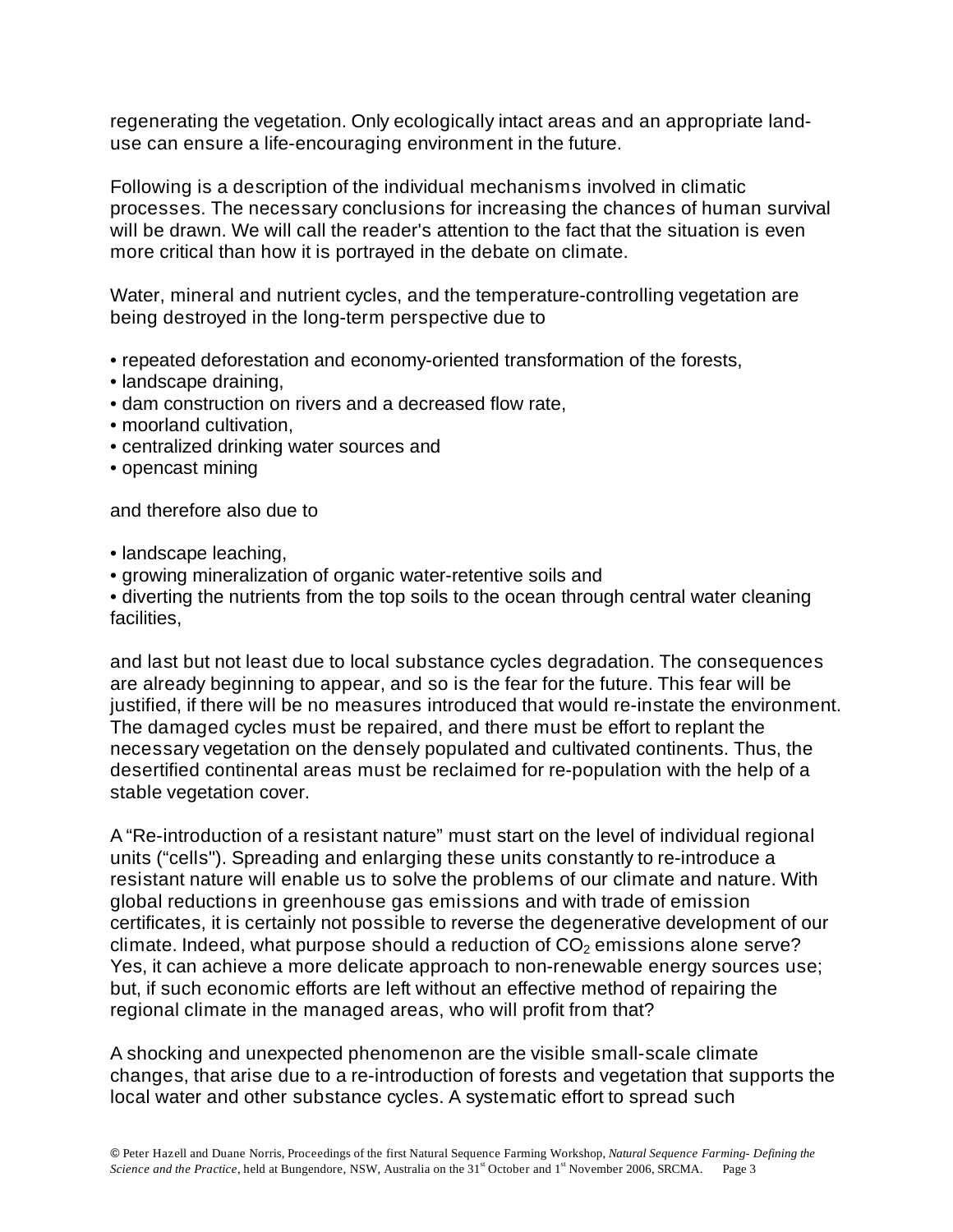temperature controlling units onto greater areas would certainly have a large scale positive effect on climate change.

This fact has only been acknowledged in Australia, and only on a small scale (using *Natural Sequence Farming*), where Peter Andrews, a farmer, could show over the past 10 years, that although the soils in Australia are heavily deteriorated, one can build units that created their own water cycle, healed the vegetation, improved the soil quality, and therefore were able to change the local climate. The government was convinced by this example that applying measures in a bottom-up system was indeed the approach they should take. In 2006, the government initiated a series of broadrange measures and projects to spread the vegetation, soil and climate regeneration.

In Austria, model conditions were discovered in one mountain virgin forest (Albert Rothschild's Wild Reserve) on an area of approximately 3.5  $km^2$ , and they were used to create a singular climatic template: The local water cycle had an exchange rate of water vapour of one day or less; the precipitation (melting snow) was low on emissions with a pH value of 6-7. The water there has near-distilled-water properties (conductivity of 2-8 Microsiemens / cm at 20°C). The recorded climate data was very similar throughout the day and the night, with optimal temperature control.

The fact that nature, given an appropriate resource use, can create a life-encouraging environment in a local unit on a step-by-step basis must be interpreted and directly utilized in regional policies.

However the autonomous regions, in terms of climate and economy, can only be managed as de-centralized, using integrated economic measures to ensure a common resource pool that could be developed and managed by the local inhabitants.

# The processes and structures for energy distribution

A basic characteristic of the environment, that enabled life to flourish in all its forms, is the dissipation of the Sun's energy on the surface of the Earth. Energy dissipation has created temperatures suitable for the development of life in large areas of the Earth, where fauna and flora can develop and survive. Temperature control on the Earth rests on water and the structured temporal and spacial division of its phases (liquid, gas and solid). In the atmosphere, the flux of water vapour is approximately 100 greater than the flux of CO2. Without water, there would be no atmosphere, life on land would not exist – be it fungi, plants, animals, or man. On the hemisphere of the planet exposed to the Sun, the temperature would be extremely high, and vice versa.

Temperature spread on the Earth's surface occurs due to the dissipative characteristics, meaning the characteristics of water to do with energy dispersion; these are of physical, chemical or biological origin. A physical dissipation process is evaporation and condensation (rainfall, snowfall or ice buildup) occurring analogically to the energy division processes in a typical refrigerator. Chemical dissipation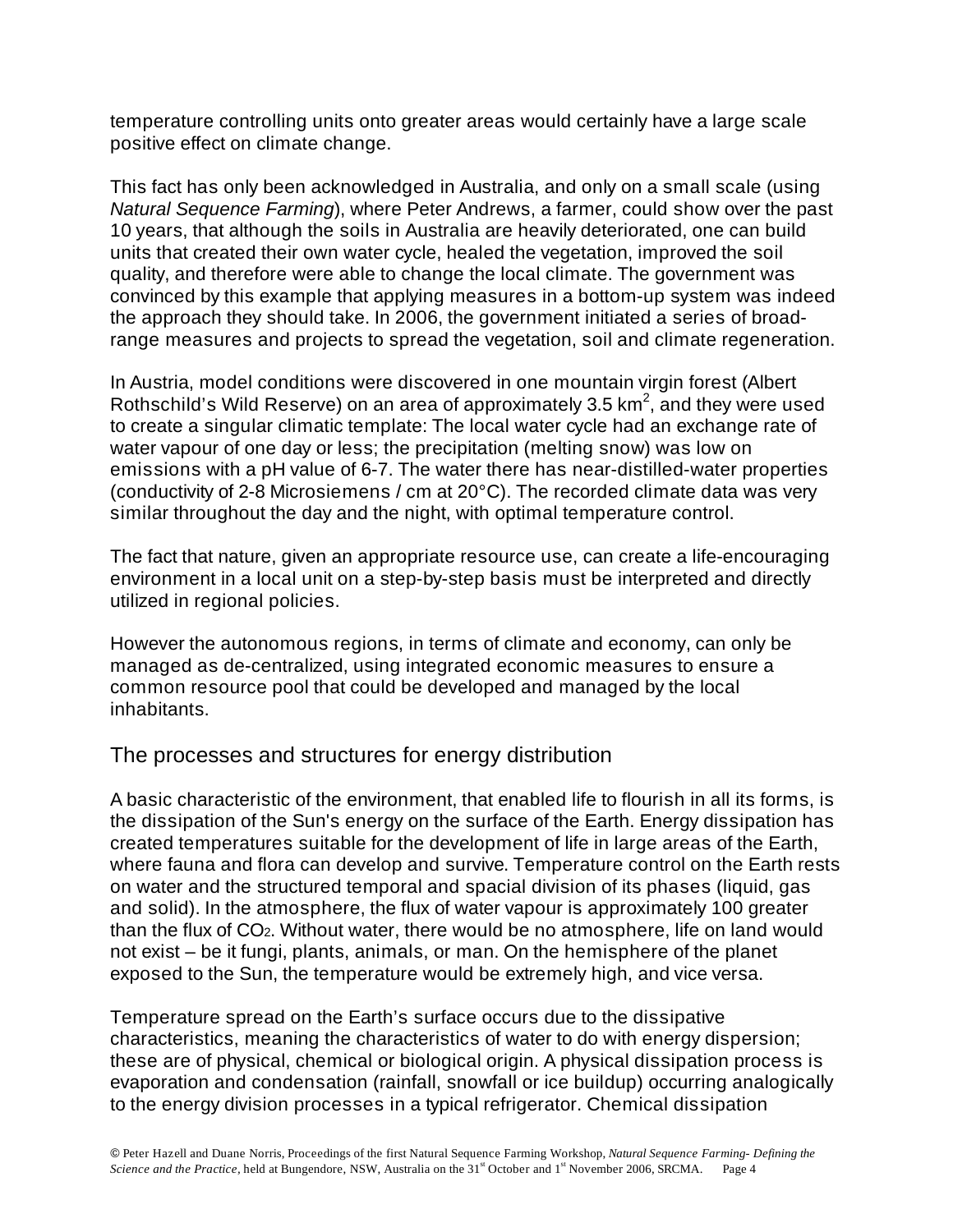processes are the processes of compound and salt dissolving in water, and the deposition of substances in the oceans. A biological dissipation process is water splitting and its subsequent re-composition within a living cell with the help of photosynthesis and breathing. All of these processes lower the overall energy income and are carried out on the continents primarily with the help of water.

These processes in their interaction create structures for energy absorption (dissipation). Using continuously created structures, nature attains the lowest possible temperature by energy exchange and energy division, given a total energy inflow. Fauna, flora, the ecosystems, the atmosphere, and the climate are all results of these energy-absorbing processes.

#### *Box2: Dissipative Structures*

*Dissipative Structures are substance exchange structures that are in a state of dynamic equillibrium with their respective environment. They are temporary structures and their components are replaced faster than the structures themselves. They are therefore able, given limited surroundings and an energy impulse of the lowest dynamic agitation (lowest temperature), to attain self-organization and to prolong their life span; they maximize the stable cyclic processes and minimize the irreversible linear processes.*

*The parallel cyclic processes with a prolonged life span (lowered frequency) and a relatively uniform amplitude division create the necessary conditions for a dynamic birth of nature, which is created so that with the structures of the lowest temperature, their durability increases with lower linear system loss (the linear irreversible losses breach the spatial and temporal system boundaries and therefore set the subsystem durability with the availability of resources). The faster socialization of organisms in the form of no-loss interaction on a small area into subsystems describes further optimizing measures in the process of "Nature". Bonds and the faster created "feedback-loop" bonds in themselves create a more stable and more independent socialization process (internalization of processes). This also applies to human forms of organization.*

The human society, fauna, and flora can only exist in an environment of harmony between water, vegetation, raw materials, micro-organisms, animals and the atmosphere above the ground. The most important cycles are bound within the local or regional units. Whenever any components of these processes are removed, especially when the removal is to fast to be compensated by nature, all the cycles break down, and with them, the stability of the system.

The destruction of the pillars of life occurs mainly in water cycles, vegetation, and soil; it has been strengthened by our past use of fossil fuels and nuclear energy. Soils are continually exploited with the destruction of a stable ground water system and with excess soil compaction, fertilization and crop protection. We have changed the vegetation so much that it can no longer fulfil its original long-term purpose, the regulation of the climate, using evaporation control and ground water systems.

Today, we stand before the worldwide collapse of the functions of nature and of the cycles that are crucial for maintaining life on the planet. Examples include alterations of ground water systems, i.e. enlarging the non-water-saturated areas, lowering the average water level, draining the moor lands, leaching the nutrients out of the top soil layers and their transfer into outflow rivers, and their transport to the ocean. Therefore,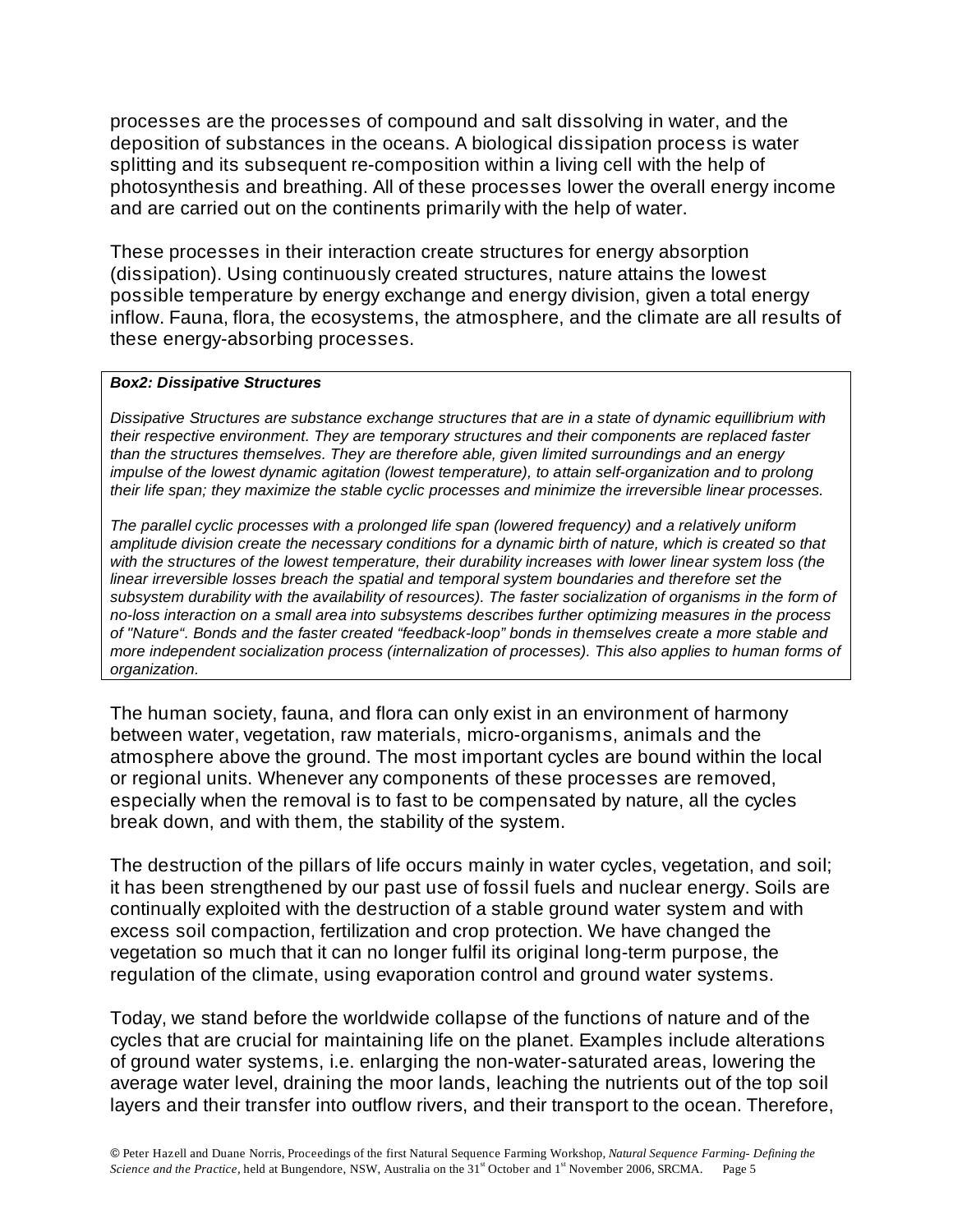the flow of the necessary soluble minerals that are required by vegetation, are up by a factor of 50 to 100 as compared to the values of a self-organized nature. On the other hand, it is possible to create singular units with an integrated functional cycle system. Through enlarging and spreading such units, large-scale effects can slowly be attained.

#### *Box3: Temperature Control Using Energy Division (Dissipation)*

*The whole climate energetics cannot be simplified into several atmospheric processes. The dissipation of energy occurs principally directly on the Earth's surface on the distributed phase boundaries through an increase in the dynamics when extreme values are lowered. The energetic processes arising from the Earth-Sun interaction according to these rules cause a change in the dynamic equilibrium. This becomes apparent in the decrease of surface temperature and in the decomposition of more stable substance exchange structures given an increasing durability.*

#### Physical Dissipation

*The most effective dissipative "Cooling process" (temperature lowering process) on the Earth is evaporation and condensation of water through tree vegetation. Evaporation (cooling) occurs mostly in water-rich or water-retentive areas. Plants, especially trees, can increase the evaporation surface area of the continents so that they are then larger in area than the oceans. A prerequisite for a high continental evaporation rate is, that there is enough water available locally so that it can undergo surface condensation and be quickly stored in the ground, that the ground contains a sufficient amount of minerals, nutrients, and micro-organisms that are required by the plants, and that the plants are given enough space to grow, when necessary, resulting from optimal landscape policies. In this context, landscape management is very important.*

*Man, in his intelligence, still has the possibility to use an integrated thought-through resource management policy to secure all the functionalities of nature in the areas that are still available today and that must be managed. That way, energy, water, nutrition, and a processual nature protection would be secured for mankind. Nature is dependant on the processes that run periodically at maximum energy consumption within the appropriate local structures, and therefore are very long-lasting.*

*Especially in the last century, we have greatly affected this "long-lastedness" by creating densely populated areas of any size and layout with no opportunity left to allow a re-emission of substances, and by using the technology connected with adapted landscape management systems, e.g. extremely large deforested areas with artificial fertilization and irrigation that greatly affect water and landscape management. We therefore have no choice, but to start regulating the processes in an intelligent way, so that they can reset themselves on the path to long life again.*

#### Chemical Dissipation

*The energetics of the transformation and the diffusion of substances in water is measured as partial charge distribution in water-dipole as dissociation (pH), which is used as a measure for the rate of chemical reactivity. If this charge distribution leads to processes in water, the processes are active in energy dissipation and they affect the distribution of energy. An example of this is salts, which dissolve in water until saturation is attained and then crystallize again when evaporation occurs. During dissipation, the change of the chemical bonds and the resulting heat increase or decrease are then used by other processes.*

#### Biological Dissipation

*A small proportion (roughly 1-3%) of the absorbed radiated heat is used in plant cells to split water. A larger proportion is used in plant cells to physically control temperature or to transport the water. During the process, energy is stored in the form of carbohydrates or other organic substances until respiration*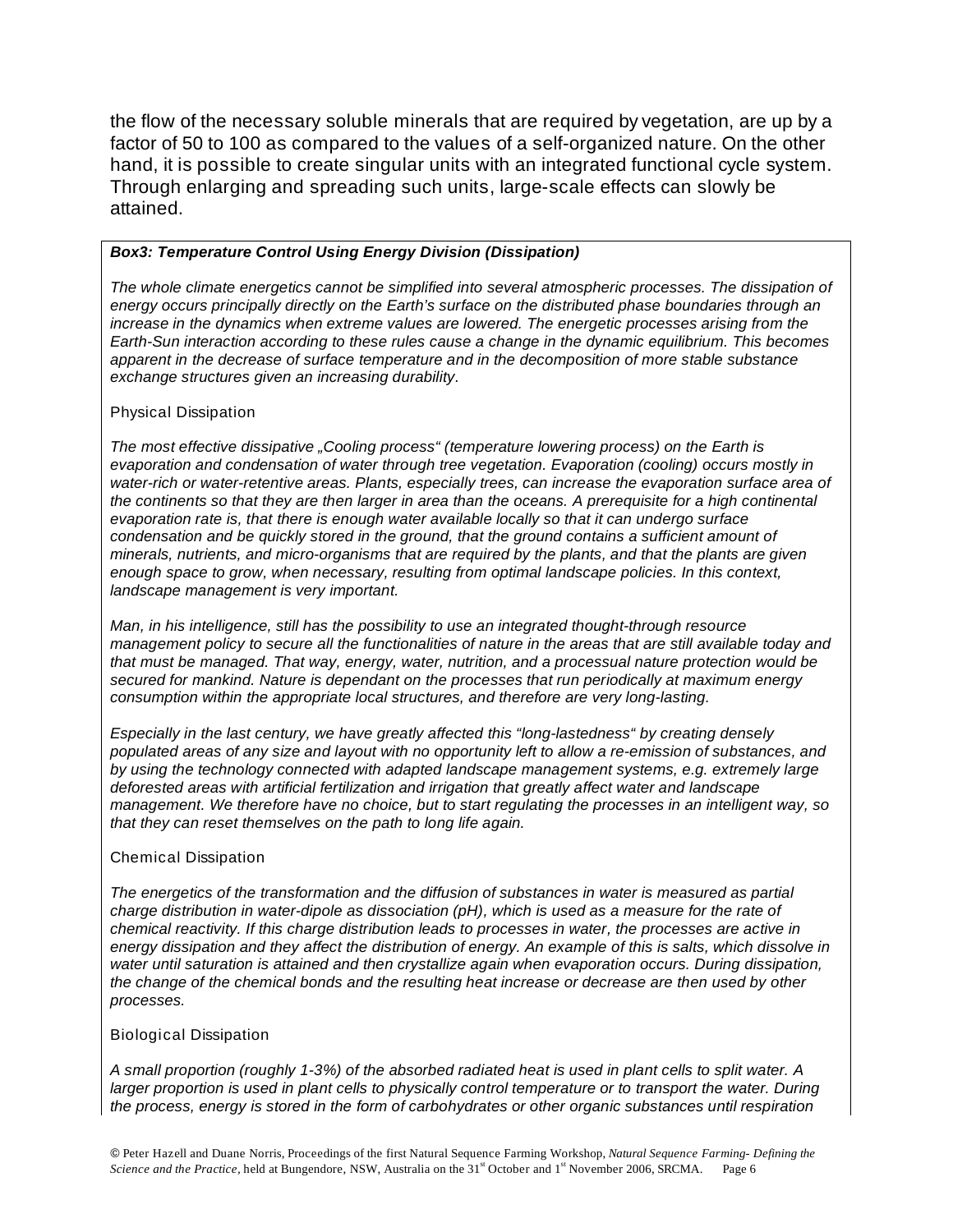*occurs. This energy is stored in e.g. fossil energy deposits and can be transformed by oxidation, in another time or place, into useful energy again. The historical fact that non-renewable energy sources were created speaks against a precisely balanced radiation in and outflow.*

### **The Most Important Water Cycles**

As air pressure decreases, more water vapour rises in the atmosphere. At a given point, depending on air pressure, humidity and temperature, the vapour condenses and it rains. The rain then to an extent replenishes the water content in the ground, depending on the local conditions. The ground binds enough water, using vegetation, to keep the water cycle running. The whole process is very efficient, i.e. run in the best possible way, thanks to the harmony between water, soil, micro-organisms, nutrients and animals in nature. We call this the "short-circuit water cycle", describing a cycle occurring in an intact area over one or a few days. In a primeval forest, the cycle occurs in less than one day. This cycle can only be measured with difficulty, as it does not show wholly in the measured data and due to its frequency can only be grasped indirectly. Measurements of condensation in the form of dew and the measure of evaporation depending on structures with varying surface energy (moss, lichen, herbs and bushes, trees, field vegetation, meadows and pastures) are very limited.

Of course, water also flows out of a landscape, collects in lakes and rivers and runs to the sea. A natural landscape however is able to hold enough water and nutrients. In a ..large water cycle", condensed water is returned from the oceans in the form of clouds back into a vegetation-cooled landscape acting as an "attractor". The large water cycle (ocean - land - ocean) is initiated by the short circuited evaporation cycle of dew build up and it is carried out based on pressure and temperature values, taking several weeks or even months. Certainly, there are bridges between the short-circuit and the large cycle.

The local short-circuit cycle (evaporation and condensation) lowers the temperatures during the night so that they are lower than those of areas with less or none vegetation. There is therefore a decrease in air pressure creating a local pressure trough. The low pressure draws clouds on air currents from the ocean and replenishes the water that left the system through the water network (there is a net import of water from the ocean to the continents).

In a non-disturbed landscape, it is nature itself, who stabilizes these cycles, i.e. who can sustain this process over longer periods of time. It follows that the large water cycle becomes the more effective, the more cooperation there is between areas with an optimal temperature distribution. In favourable conditions, a high degree of local autonomy can be attained for limited periods of time and for limited areas with the help of the short-circuit local water cycle.

Common misunderstandings concerning the nature of energy (misinterpretations and mixing of the concepts of "potentials" and "dynamics") lead to irrelevant evaluation that can be found even in today's models of the climate. It should be repeated at this point, that heat energy requires a material basis that arises from the molecular and atomic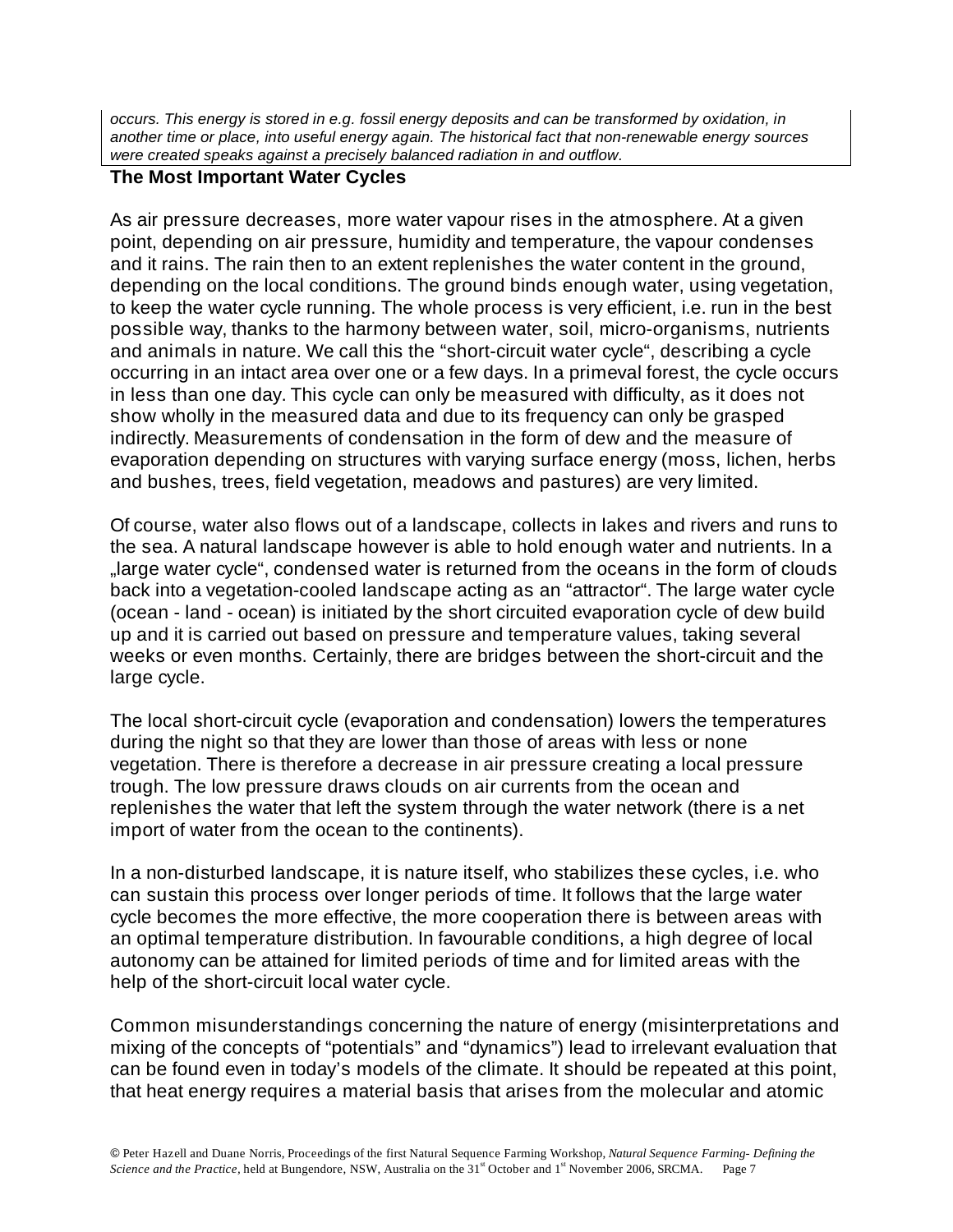dynamic principles. The radiation energy on the other hand rests on the electrodynamic concepts of the charge carriers (protons and electrons). The common characteristic is that the energy flow (at least in the observed and studied area) can only take place between sources and sinks. This either happens on a mechanical basis, like for example in friction, pressure, etc., on a basis of heat conduction, or the energy flow is induced by electromagnetic processes, for example in light and heat radiation and their constant conversion into mechanical energy.

Whether the "average temperatures", as they are calculated in models of the climate, have some predicative value is a question, taking the fact into account that the surface of the Earth is composed of various materials with variable heat capacities and heat conduction abilities. (The heat capacity of a substance is the measure of how much energy is required to raise the temperature of a given amount of the substance by one degree.) For example salt solutions or living organisms have, due to a limited temperature range, the highest heat capacities, i.e. they show the lowest temperature increase given a high energy absorption. This can be seen on the various surface temperatures which can for example be obtained from satellite images.

## **How Can We Model the Global Climate**

We see, that our climate is greatly affected by the processes of dissipation occurring on the surface of the continents and at phase boundaries. It is the water vapour in its interaction with the vegetation and its surface area, and the surface area energy that is nature's primary regulatory tool, not the dry greenhouse gases Carbon Dioxide and Methane. The concentration of CO<sub>2</sub> in the atmosphere is the dynamic result of the biological composition and decomposition processes, especially of the process of interaction between vegetation and the water cycles and the division of the two on the land. It is reasonable that the climatic (change) processes bound to the surface and to water cannot be modelled effectively using just CO<sub>2</sub> in the atmosphere.

The life-sustaining energy processes of our planet are not in the atmosphere, but are bound to the planet's continental surface and its vegetation structures that are continually able to renew themselves. With each leaf, the vegetation increases the surface area of the continents and regulates the temperature and pressure distribution throughout the atmosphere and the export and import of precipitation: More vegetation uniformly covering the surface means a lower temperature and a more balanced climate. Less vegetation and fewer water cycles results in higher temperature differences on the land, an over-heated ocean surface, chaotic atmosphere dynamics and the melting of the glaciers.

### **Glacier Melting and Glacier Build-up**

The high melting rate of glaciers in mountain ranges, like the Alps, is not a consequence of an increase in average temperature, but is most likely to happen, when there is an insufficient glacier build-up at a constant rate of glacier melting, where melting processes continue to proceed in direct sunlight and also at very low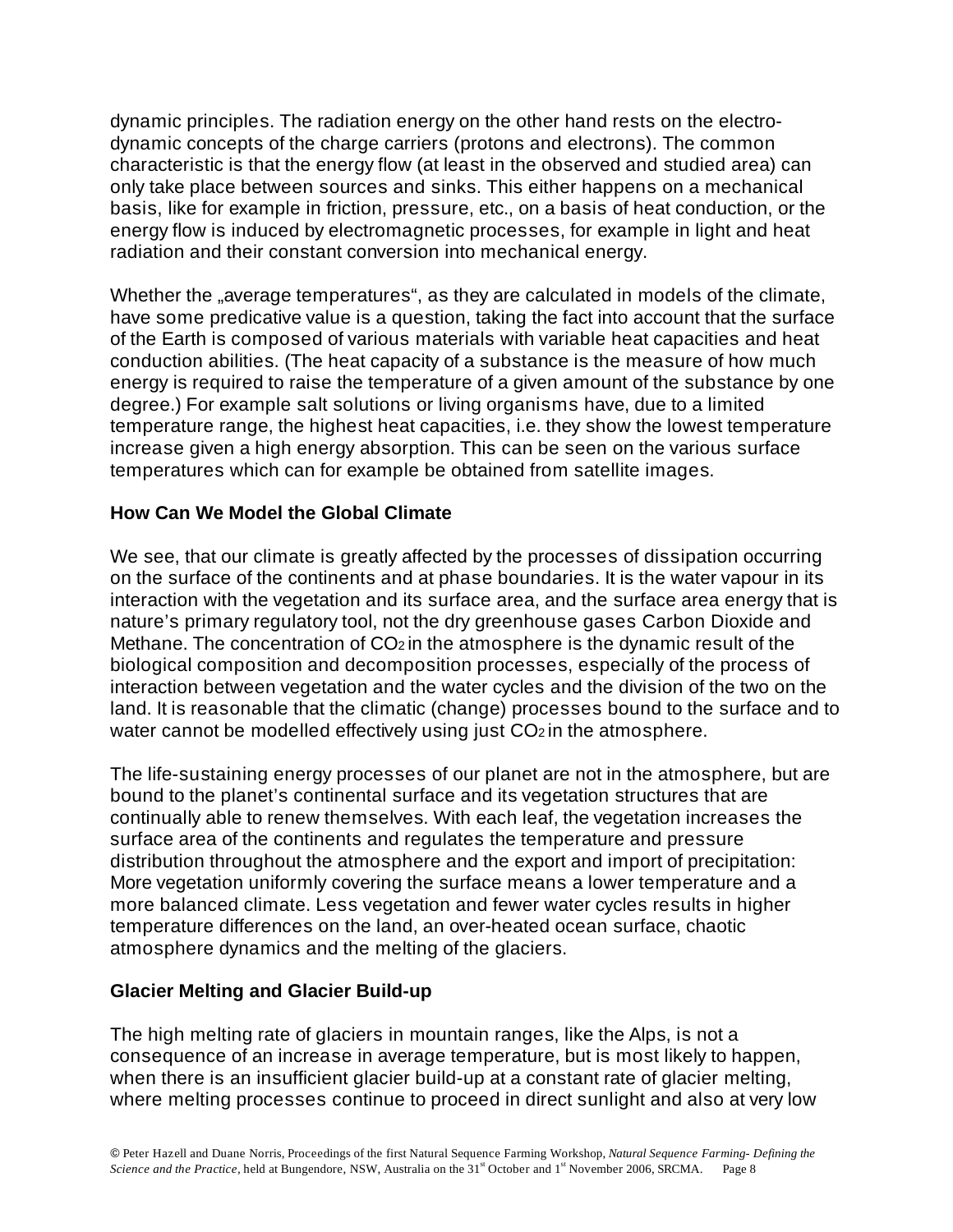atmospheric temperatures. The missing evaporation and the low quantities of transported water vapour in the form of snowfall due to water management, drained valleys, and managed forests are the two main causes of the ever more striking processes of glacier melting.

If the cooling from evaporation only occurs on a more reduced scale on the continents, primarily concentrated on the northern hemisphere, the offshore winds will warm up the ocean surface. It follows, that the melting of coastal glaciers and of the north pole ice cover are not consequences of the CO2 gas, but rather that they are consequences of a devastated landscape and of water management, which cause the collapse of an efficient water cooling process on the continents and a dislocation of the cooling process caused by the evaporation on the warmed-up ocean surface.

Only by reintroducing a continuous surface vegetation cover and by introducing an evaporative organic and water-retaining soil to the valleys and mountain ranges will the evaporation and water vapour transport reach such levels, as to re-initiate the process of glacier build-up.

Dew formation and water retention in the soil can be seldom taken for granted today, and an efficient evaporation cooling over the continents takes place on a ever smaller scale. The original temperature control helped by water and vegetation is replaced by "air-cooled" continents. This leads to a considerable increase in wind activity over near-desert areas. Enough evaporation forming clouds can only take place over the oceans. The created clouds however dissolve again over low-vegetation high pressure zones above the continents, and they can only precipitate in the lower pressure zones that are constantly moving towards the North Pole. The once humid and vegetation-rich landscapes "dry out". Smaller life forms that survive thanks to dew disappear and take larger and larger sections of higher fauna with them.

### **Evaluating the Climate Consequences, and a Climate Policy without a Global Atmospheric Climate Model**

Although modelled calculations have proven very useful in industrial processes, whose components can be easily grasped, any such calculations in nature are effectively useless, because there are "infinitely many" dissipative processes with constantly changing dynamic boundary conditions and they cannot be evaluated in time and space given their distribution and feedback looping.

An evaluation of climate consequences without an atmospheric climate simulation model could be successfully carried out with the help of satellite observation of the continents that can help us to create a structural template based on the changes observed in time and space. The changes and their processual analysis lead to a creation of long-term management forms. It would be useful from a political point of view, if the constantly managed areas were managed and evaluated in a manner of an "integrated justice", based on the achieved output.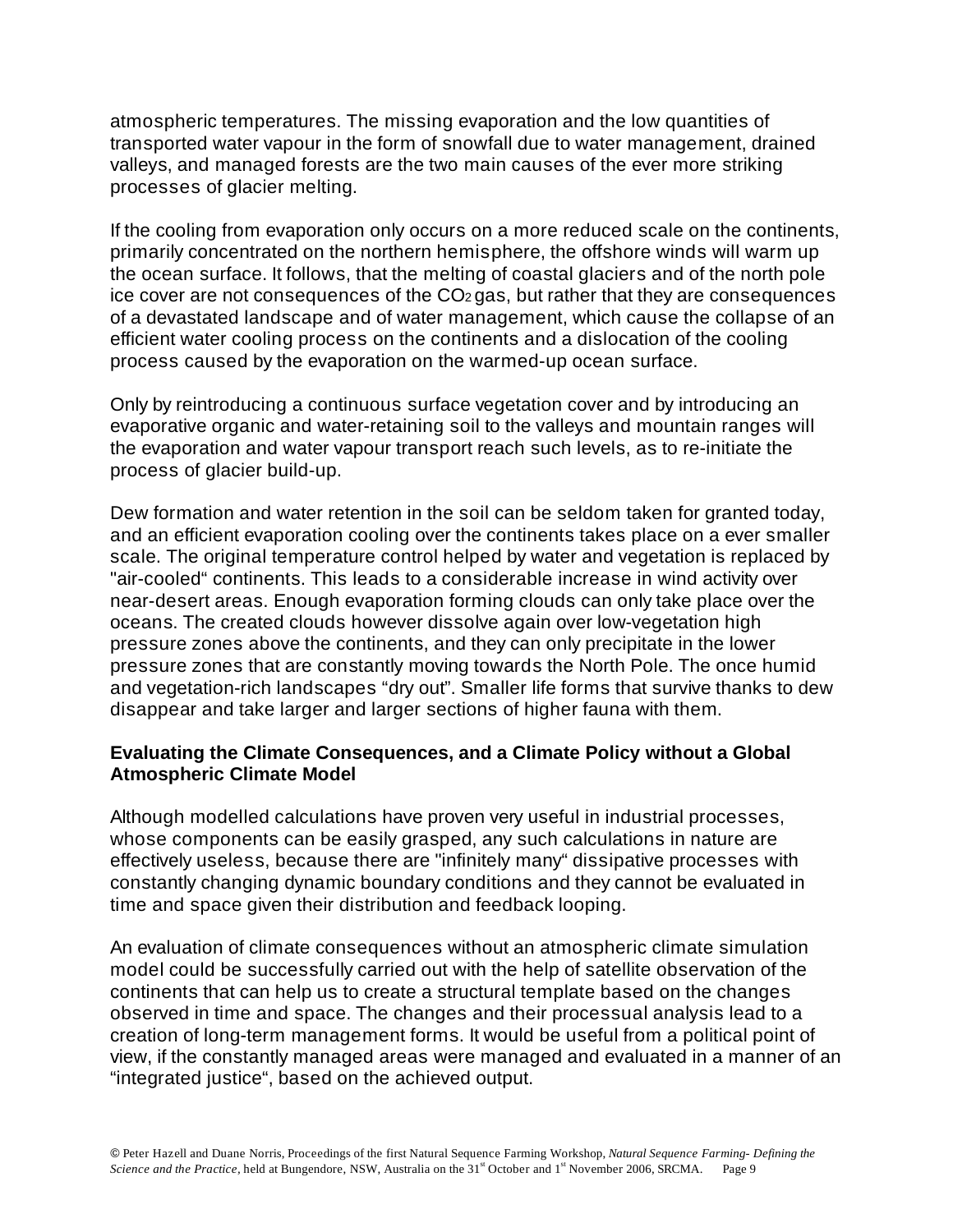A society moving towards the limits of development will only have perspectives for the future, if it accepts a strategic plan of changes concerning landscape management reforms. This should be clarified by the following analogy from nature:

Nature always took to evolutionary jumps if the populations, in their evolution, reached the limits of development, or if they had to change from a purely production-oriented strategy to a new socialization strategy. The result was always greater species diversity and an improved cycle system in autonomous unit structures, where the efficiency of each unit was improved. A better growth of autonomous unit structures was enabled each time by attaining better substance cycle conditions. In the original area, due to the cyclic systems, the efficiency in resource use was greatly increased and the originally most productive pioneer organisms were replaced again and again by a variety of functionally diverse species in their self-optimized regulatory circuits.

So, whenever there appeared spatial limits to development in nature, nature reacted with an evolutionary jump and a change of strategy, i.e. the evolution was proceeded by a jump-like change. Today, man, as an intelligent manager, has the task not to push nature to its present set limits, not to walk into a catastrophe, but to sustain himself with the help of an intelligent cycle management system. The quality of policies and the intelligence of the new society will have to be measured based on the ability to introduce and manage such strategic changes.

As an intelligent system director, man must close the local cycles and avoid the irreversible substance flow out of the land into the ocean – especially by creating the conditions for greater evaporation and by the cooling that will result therefrom. Substance losses must be reduced everywhere on the land using the newly created substance collectors. The efficiency of our natural frame will thus be increased. Due to improved resource management, the sustainability of the processes will increase according to the template that is nature.

As of today, nothing is lost! Political regulatory instruments must be created without fail. The money coming from pollution rights and ecological taxes must be used as output-dependant transfer payments for climatic-stabilization area management. That way, a fast and lasting repair of the dissipative temperature dampening systems, i.e. of the water system and the vegetation cover, can be carried out. That is perhaps the only strategy that is available to us now that we could use on all continents. A local build-up of integrated and adaptive resource management in simple commune-sized or small regional units and their continuous spreading is our task number one.

### **The Regional Integrated Management Model**

In today's society, concepts like the basic aspects of human life, civilization or culture have deteriorated, and to a certain extent no longer exist. The reason for this are the daily necessary exploits of nature done by each and every person (water, atmosphere, food, raw materials, and the protection of the necessary functions of nature, like the atmospheric functions, the climate, or the fertility of the soil) – summed up, the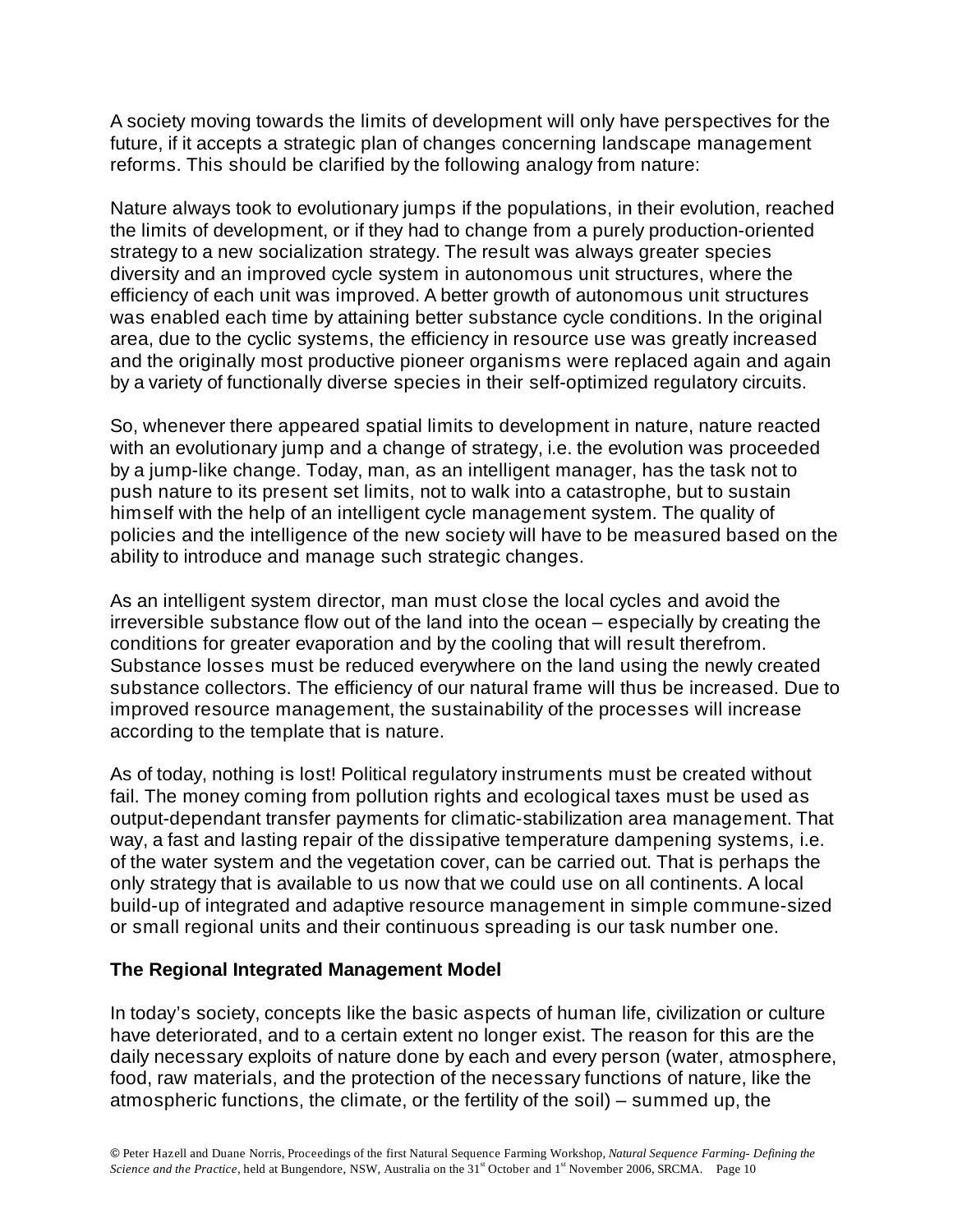subsistence that is to a great extent endangered. Only after subsistence is secured for man, can he ask himself: What other services, products, social organizations or cultural functions can be deduced from it? In this category belong for example: the processing of solid waste and waste water, or the formerly announced expensive attempts to force Carbon Dioxide into the ground.

Climatic change is currently the only aspect of the overall destruction of our living conditions that is felt as a threat on the part of society and to which the highest priority is attributed.

The climate is a component of the biosphere that had resulted from millions of years of evolution and had led to an optimal harmony of water, vegetation, animals, soil and micro-organisms. In this harmony, in this reciprocal dependence, the components are bound together in a very complex feedback network. If one component is changed or taken out of the process in a short scope of time, the whole system is destroyed.

Spreading deserts, decreasing sweet water supply on all continents, depletion of nonrenewable energy sources, extreme temperature distribution, and the ever more frequent catastrophes may indicate that the collapse of our system is dangerously near!

## **The Most Important Aim**

Our most important aim must be to locally repair the water system and to reinstate vegetation in the respective regions. This can be achieved by soil cultivation and the spreading of vegetation. Such repairs must be carried out everywhere and with the goal of strengthening the "natural framework". These measures are also the only ones aimed at restoring the concentration and dispersion of  $CO<sub>2</sub>$  and  $CH<sub>4</sub>$  in the atmosphere as fast and as dynamically as possible.

When observing the effects of Methane in the atmosphere, we can begin by the fact that in a humid area cooled by evaporation with a dense vegetation cover (similarly to the problems with fine dust), its half-life is very short. Such landscape creates the necessary conditions for Methane-oxidizing bacteria that take care of a very fast return of Methane into the bacterial biomass cycle. The large humid regions and moorlands of the past that produced large quantities of Methane were seldom responsible for a discernible contribution to climate problems.

## **Repairing the Water System and Distributing the Vegetation Must Come Before Area Management**

The dangerous developments of the climate can only be reversed by new integrated resource management policies for the planet's surface. The policies must contain reforms of agriculture, forestry, water management, substance management, energy management and a functional concept of nature protection. Concerning climate protection, the quality of the land is of key importance to the entire social system. The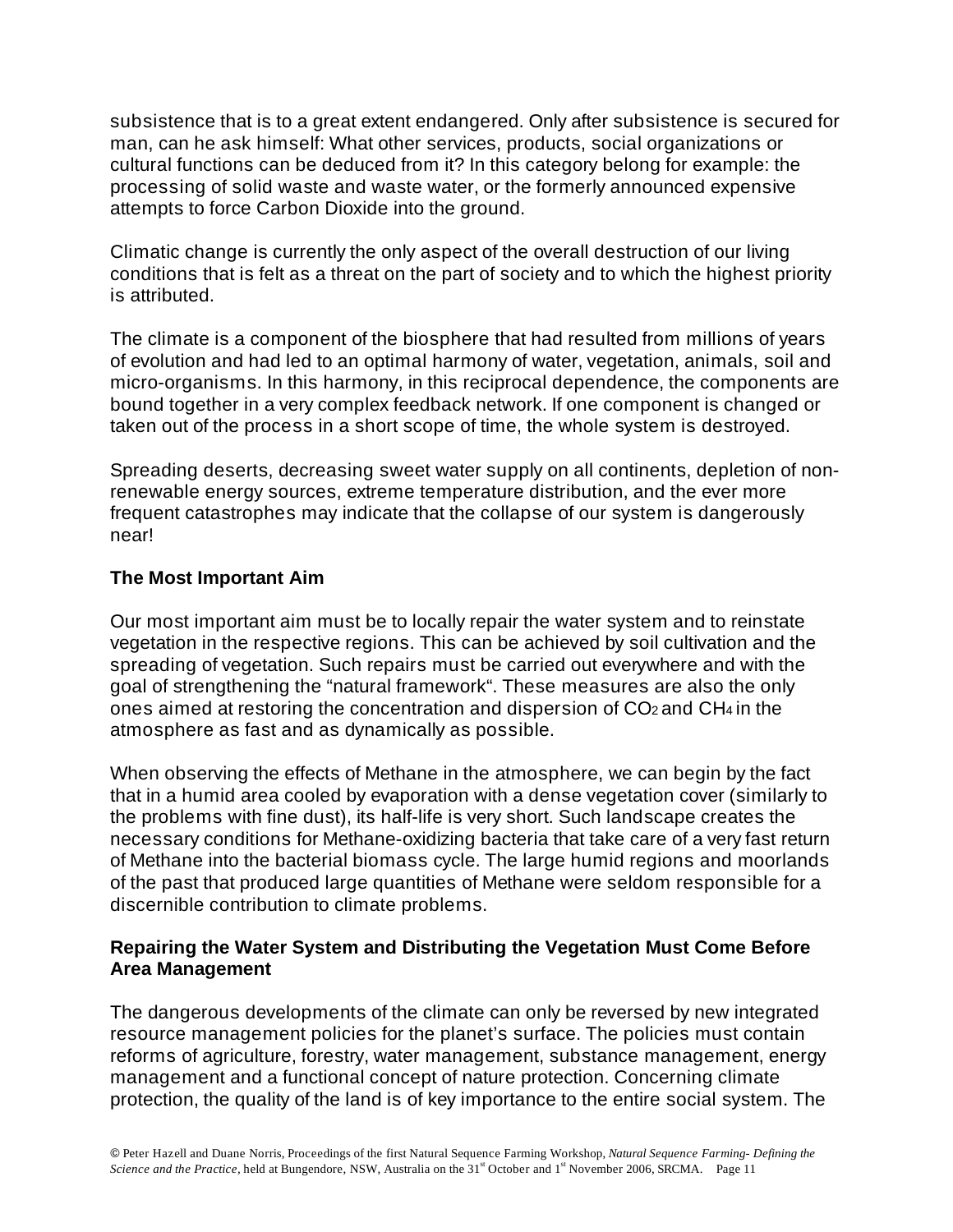quality of the land plays the central role in answering the following question: Under what conditions can the necessary life processes on the continents be retained? How can we achieve independent and sustainable subsistence within one state?

## **The Discrepancies Between the Current Resource Management and the Limits of Nature.**

There are dangerous discrepancies building up between the current resource management and the limits of nature. The fact that the importance of landscape is locked out of the minds of politicians and the public puts us in a situation, where the survival of our descendants is no longer guaranteed.

Mankind, over the past 200 years, has been seduced by the considerable liberties arising from the use of non-renewable energy sources, developments in natural sciences, technologies, and industry. These liberties are being practiced in a manner that cannot be sustained in the future.

The ability to see nature as a whole and to be able to evaluate its limits has been forlorn. Only from climatic change does the public recognize the enormous danger closing in, that is the direct consequence of climate change.

## **A Cultural Approach Is Unavoidable**

A change in the fundamental approaches is unavoidable. Man must re-evaluate his approach with respect to the understanding of nature and to the use of resources. In view of the energetic composition of the bonds between its individual components, nature cannot be successfully observed, understood or studied in distinctly separated research areas.

The increasing fragmentation of the research areas and their relevant fields and the ever increasing division of labour has passed the optimum in industry and research, the optimum that was the original cause of division of labour. In an integrated resource science, an effort to create a central sector must be completely abandoned. The unavailability of a de-centralized research across fields and competences, or of planning or discussing, can above all be witnessed in the insufficient communication between the individual sectors, between the different areas, or even between the individual universities.

Nature can ensure mankind's survival in terms of a direct evolution only if man gives it the chance. And that will only occur, if man allows nature to perform the processes that are necessary for biosphere development and that have been "working" for millions of years. Only then can man be sure that nature will produce the necessary "surplus" that will allow his survival.

### **The Autonomy of Communes**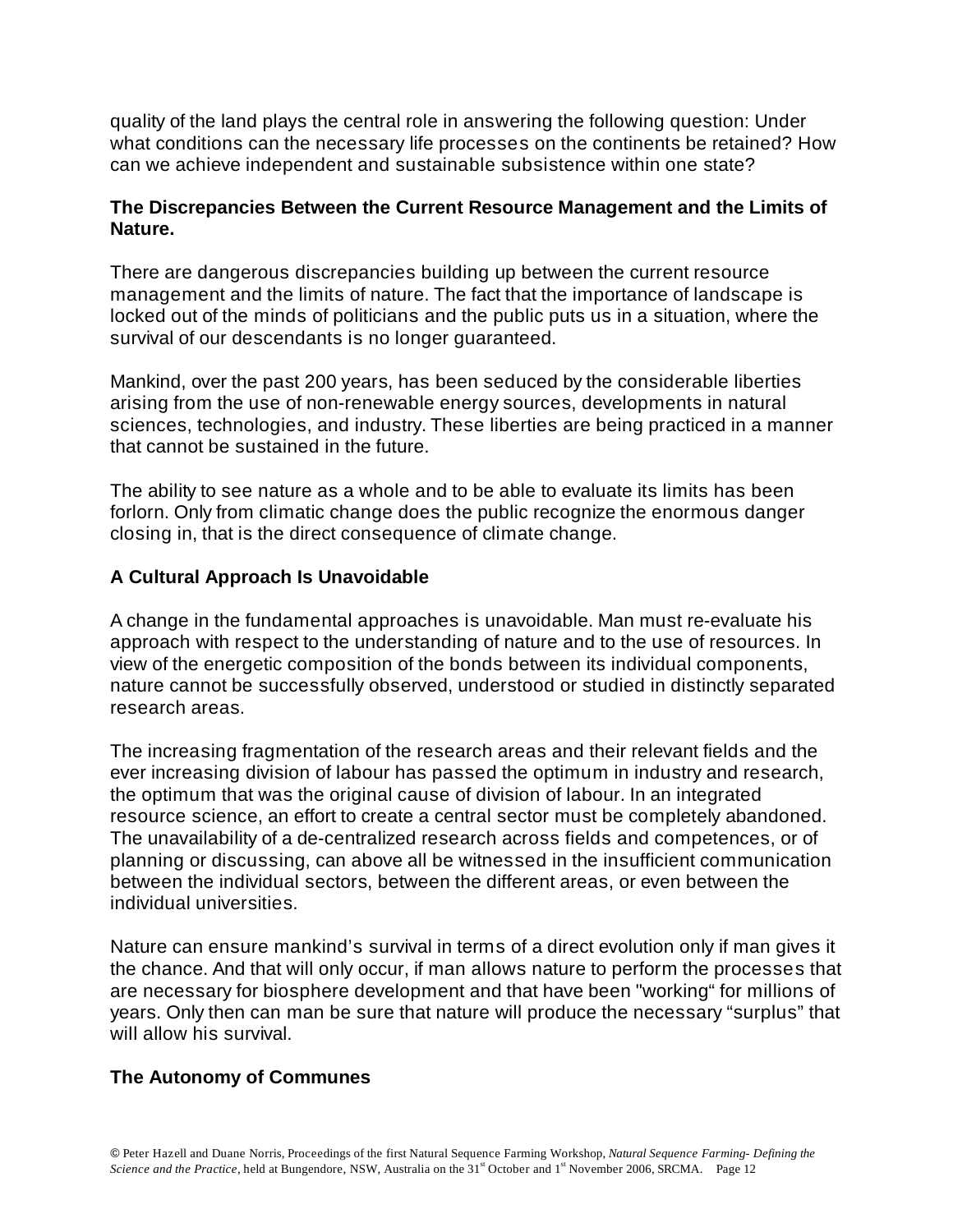Nature has organized and sustained the biosphere in the form of autonomous units with internal (internal to the individual units) subsistence functions. When more units began to form, they always cooperated at tasks too complicated for them as individuals. This development was enabled by the water-bound substance cycles and water cycles. This type of structure can and must be created in the human society as well – namely in small integrated cycle management on the level of units and communes. The development must be appropriate to the integrated functions, so that it works on a long-term basis, in terms of incorporating all the resources of an area or a state and integrating them into a complex process of cooperation.

Such autonomy can be attained in a variety of ways; it is dependant of the local given conditions. To ensure ist good purpose, the assured subsistence of the citizens must be as large as possible within one unit, i.e. within a commune. Small units should be self-subsistent with respect to the physical subsistence of their inhabitants. The degree of subsistence will be limited mainly by the cost of transport and the possibilities of cycle management.

Food and energy will be produced and consumed at a communal level, wastewater and solid waste (especially faeces) will be retained in the area as resources. A necessary prerequisite is that the area of the communes can, using an appropriate vegetation structure and vegetation care, realize its functional tasks, especially the communal sustainability of the water cycle, climate improvement, and the renewal of soil fertility.

Using such subsistence, autonomy can spread to other services and products without any negative impact on the citizens. Their quality of life could actually increase quite considerably. The degree and the type of autonomy attained through subsistence lies in the decision of the citizens who create and use their own integrated resource management. They must however receive an opportunity for a multi-aspect and integrated education. They will receive such an opportunity only if there is a degree of self-administration created that is based on competence and responsibility.

At complex tasks, e.g. energy supply, several communes can join to form a pact. But the key to cycle management is that inter-communal bonds are only created when they are necessary from the point of sustainability.

With a growing autonomy, food transport and the transport of other goods that are being moved around the world for aid or other purposes will slowly diminish. If we were to continue in our present efforts, nature would not suffer us much longer.

Communal autonomy can be developed step by step. It can reach very far, supposing consumer goods are produced within the commune, and social services are provided by locals. In this respect, local money cycles can be created.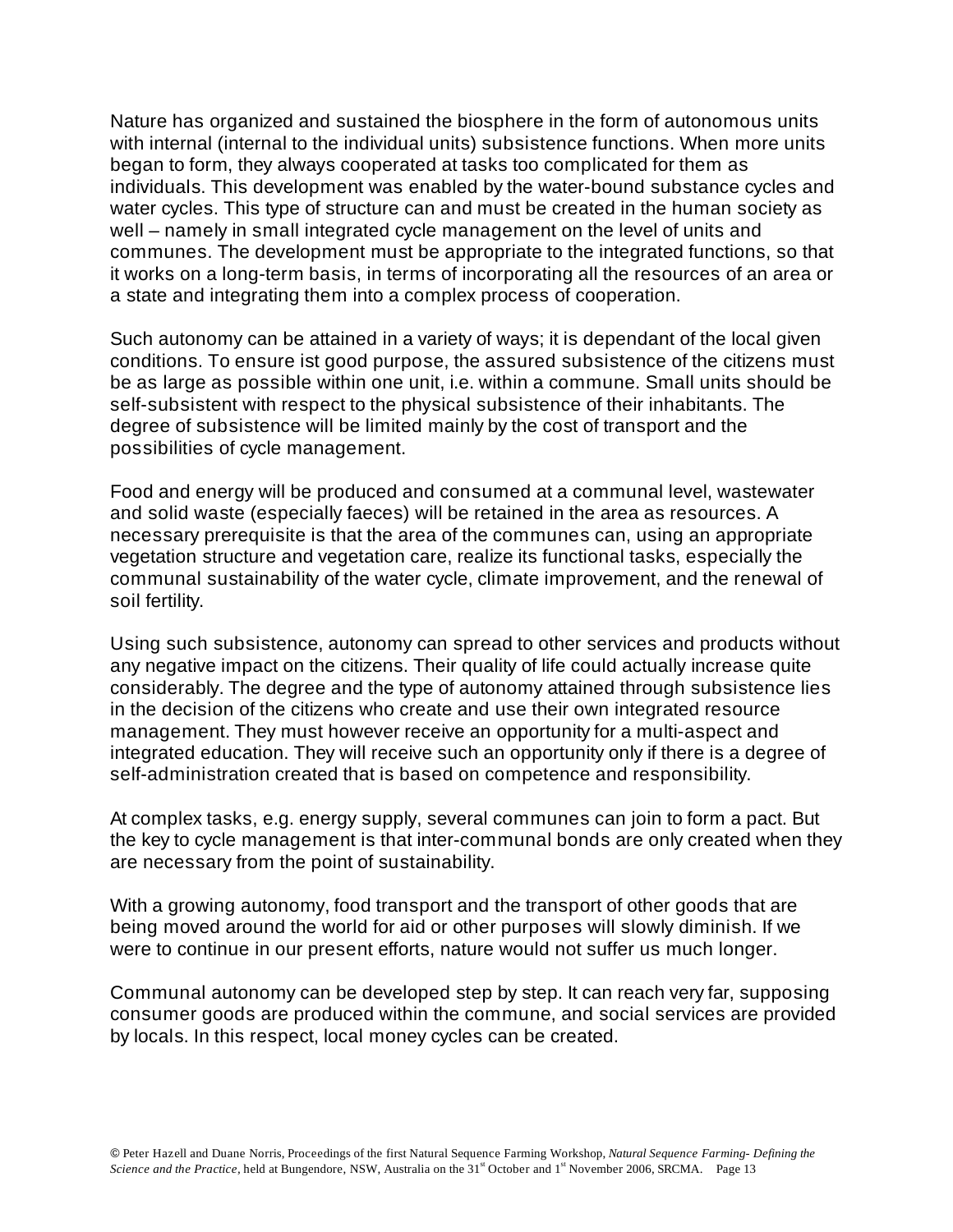Self-sufficient ("autarkic") or partly self-sufficient communes can have the flexibility to react to large-scale crises. The balance between communal autonomy and state independence then becomes an important component of regional and state policies.

## **The Most Important Aspects of Commune-Internal Cycles Creation**

- Only local cycles allow for easy and sustainable creation and management.

- Local cycles increase security in case of a crisis.

- Local cycles supplant and supplement the national and global solutions, whose introduction is preceded by long periods of idleness and whose effectiveness cannot be or is hard to prove.

- Local cycles can be created easily and in a democratic fashion thanks to their stepby-step introduction.

- The effectiveness of measures involved in the creation and the running of local cycles can be evaluated based on the fast local "feedback-looping", enabling secure and rapid optimization of the cycles.

- Groups of communities can resolve large-scale issues, being more responsible than central large-scale solutions.

# **A Simple Area Control System**

A control system can basically focus on measuring and evaluating the two following parameters:

• The quality of an area with respect to the water system, that can be described as the local dampening of the surface temperature, that can be measured using high-resolution satellites observing the Earth in space and time,

• The improved retention of minerals and nutrients that are required by the vegetation can be precisely measured in time in the rivers of the given area.

The evaluation does not concern the respective momentary state, but the relative changes of substance loss in the given area.

# **Output-Oriented Rewards for Area Managers**

Area management must be given a degree of importance in the policies, that is appropriate to its importance for the services output of nature (water systems and substance flow). Area managers are responsible for central tasks in the society; they secure a constant supply of food, energy, water and renewable raw materials in connection with the regulatory functions of the climate, atmosphere and the functional nature protection; therefore they should be rewarded accordingly, based on their output, by the society members that do not take part in these processes.

# **Initial Financing of Area Management**

Area management could be successful from the very beginning, provided the fees for climate certificates, and for wastewater production and the ecology taxes to do with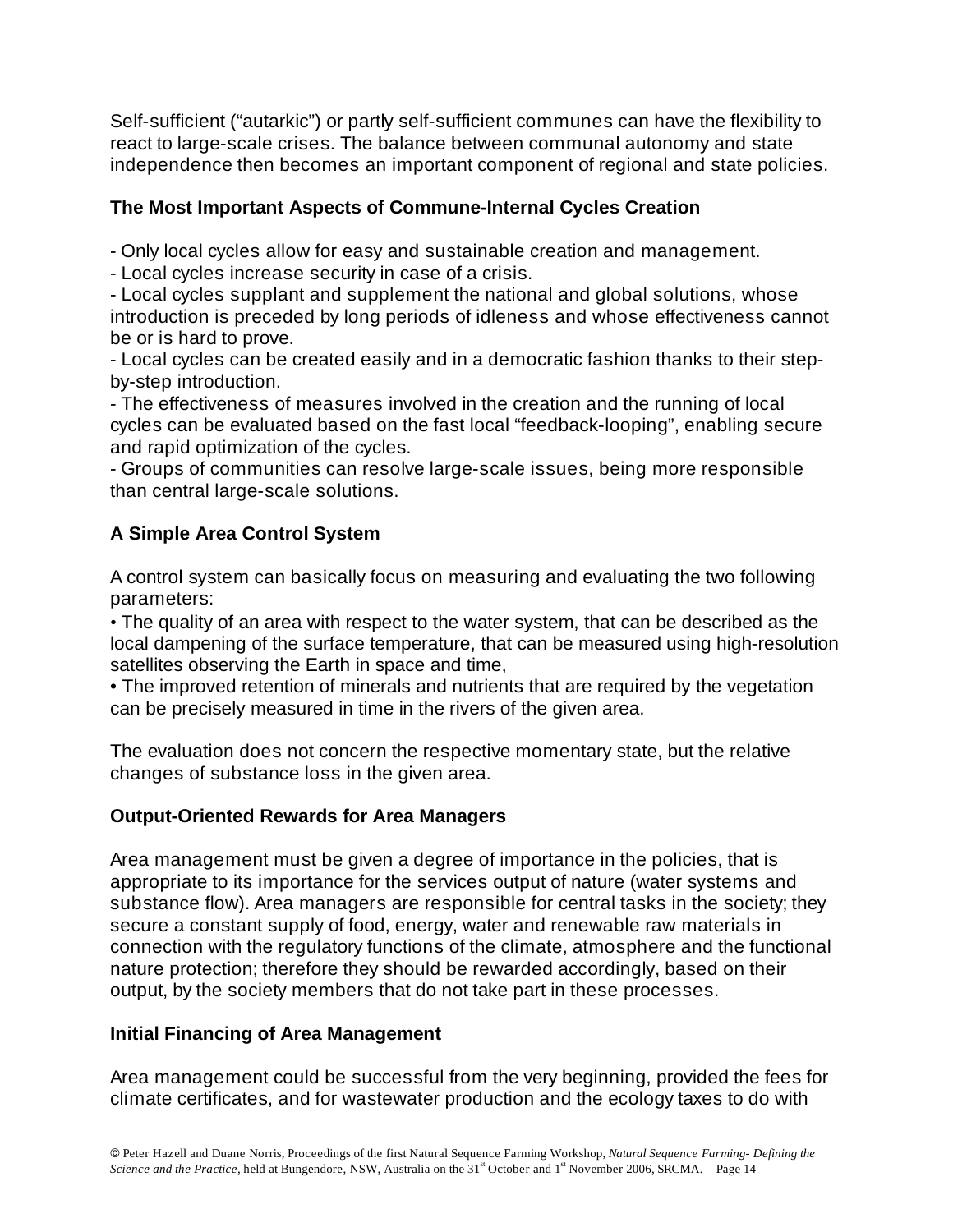transport based on frequency and specific areas were diverted to it. Generally, the interests of an area must serve and be regarded as an appropriate social base for all political measures. Local area management must be integrated into the more common social institutions with all the respect it deserves.

Area management as an integrated resource management is the more successful, the more spread and enhanced its cycle management is. Areas with planted vegetation will ensure cooling and regeneration of the soil. It will be a mixture of plants, in which the production of the nutrients and raw materials that can be used in renewable energy processes can be integrated (Agro-forest-management). All "waste products", especially waste water and bilge water must be purified as to not contain poisonous substances and they must be retained in the cycle. Cycle management will be the more enhanced, the more the products of the area are recycled or "upcycled" and retained in the local cycles (low-transport resource retention).

## **Removing Market Contortion**

Today, food costs are subsidized in many ways, e.g. by a partially tax-financed transport infrastructure. They are not competitive on the world market as long as nonrenewable energy and tax-funded infrastructure of the market will be used. Subsidies for cities and industry coming from politics and interests (even in the context of the EU) have a near-irreversible deteriorative effect on the market, which on the one hand enables the today's prices of food, but on the other hand increases the cost of labour. The prices damage the basic life requirements in the producing countries, that are left to export without having a possibility to attain their own cycle of food and raw materials, and they damage our own country, where they have devastating effects on the land and water management.

When the real costs of extra transport and over-developed transport infrastructure were reflected in the market prices in the sense of broken durability, the evolutionary adaptation of the society would be prevented.

## **The Social Issues of the Current Transport System**

Without getting stuck in the details of structural changes, it can be said that enormous financial assets could be made available, if transport companies would compensate their own costs (including the damage inflicted by transport). At the same time, the consequences of energy deficiency could be solved. The thereby initiated structural change would also cause a shift towards a more economic and a more long-term lifestyle, to which we will be forced sooner or later, without a profound drop in the quality of life, possibly solving dangerous political crises.

## **Challenging the Politicians: A Publicly Open Legal Framework**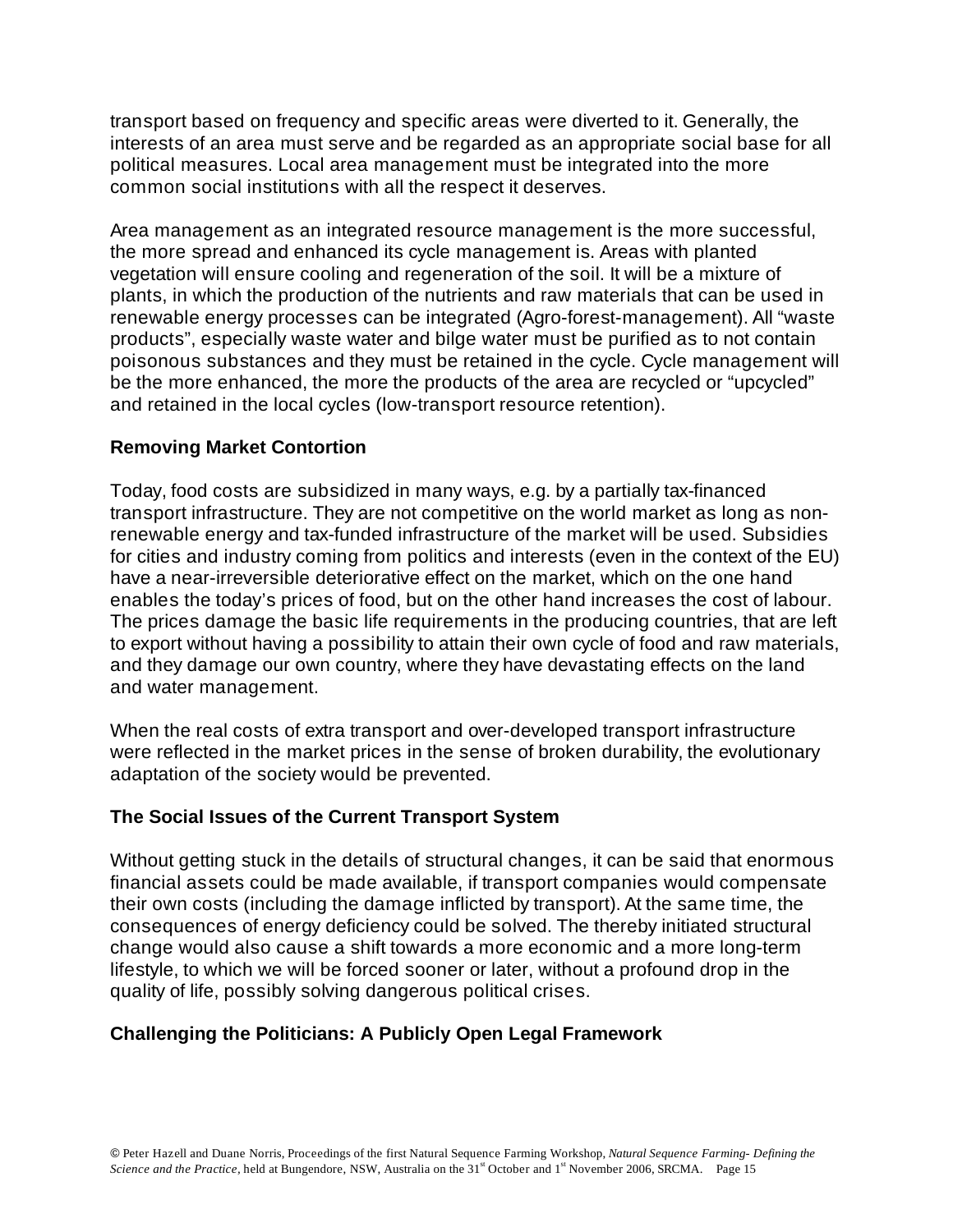When asking: "What should we do?" or: "Where can we begin?" we must start with a policy, which is within the legal bounds, and with which the following relevant presuppositions relevant to the communes can be realized:

- Area management as an integrated resource management is the main aspect of our society; when it comes to repairing the climate, subsistence and survival must be assured.

- Because of insufficient capacity for key-process modelling, the processes can only be created, observed, understood, controlled, and used on a small scale in small units of the size of communes or small areas. For these purposes, there are model regions that are standing by ready to serve us.

- Greater number of autonomous units can create greater area changes under evolutionary conditions.

- Area management as an integrated resource management allows for systemoriented interdisciplinary research and education, which holds the replacement of non-operative knowledge with operative processual understanding as its central thesis.

- Local area management must be trusted with the central important role of landscape management as an integrated resource management and the backbone of sustainable development. As the important pillar of the social framework, it must regain its lost self-esteem. It must therefore receive new education possibilities in the appropriate structures as well as the appropriate financing.

- Together with social responsibility, de-centralized citizens must receive the competences and the authority to carry out their social tasks and to create their own self-management.

- The enormous financial assets that are being wasted today as subsidies for the market, either direct or indirect (e.g. building and repairing of an over-developed transport infrastructure) must be transferred to area management, which must take over the important tasks within the society again.

- A large-scale task of a future-oriented government is the build-up and use of simple and transparent control mechanisms, which would ensure a fair use and distribution of public finance to area management as an integrated resource management based on tasks and output evaluation, which in turn would enable the society to quickly reach the goals it sets out to complete. National economy must again become a system superior to economy as a whole.

File name: MEMORANDUM\_21-3-07.doc Path: C:\Dokumente und Einstellungen\Wilhelm Ripl\Desktop\RIPL2\Memorandum